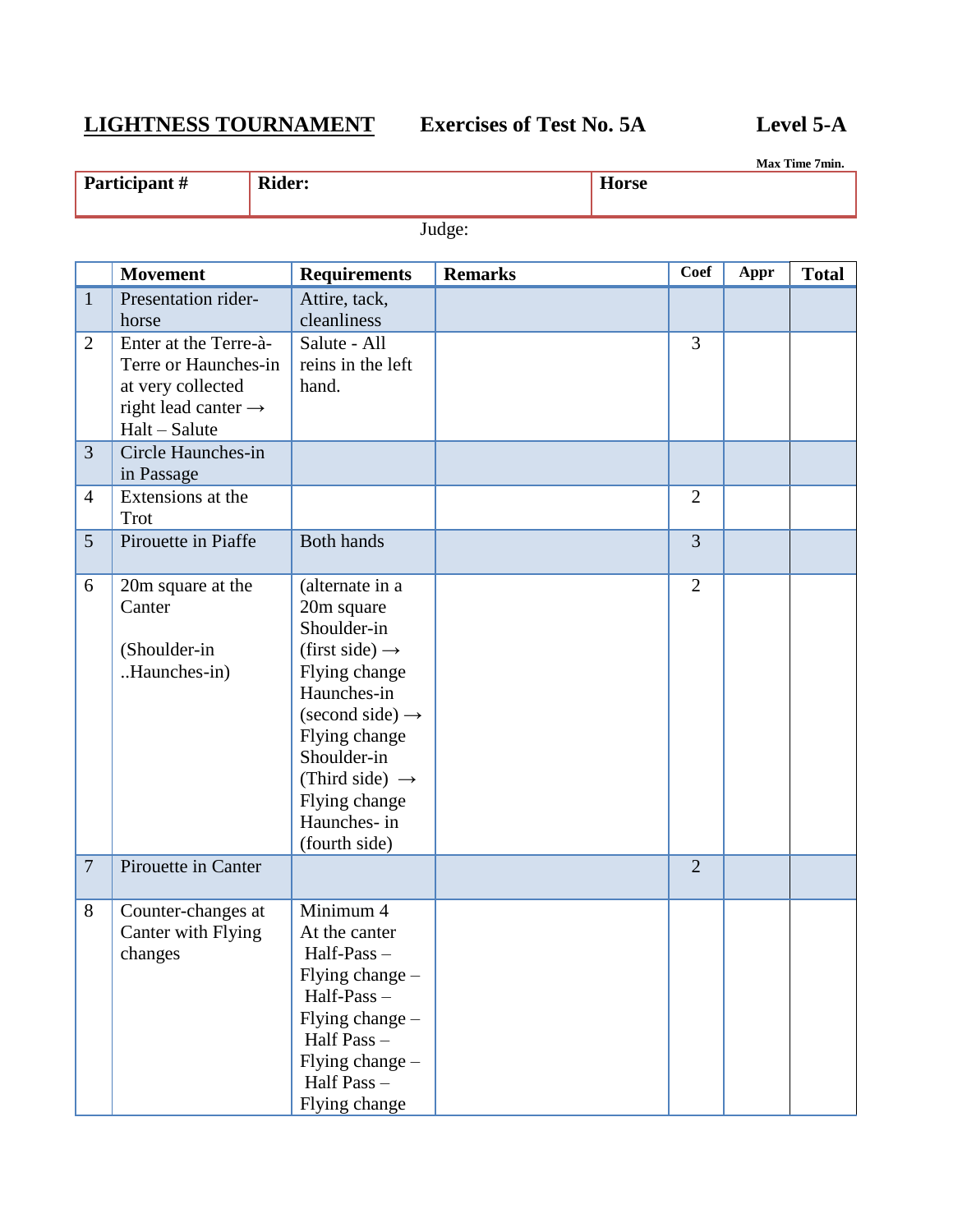| 9  | Flying changes<br>decreasing tempi<br>$(5-4-3-2)$                                                                            |                                        |              | $\overline{2}$           |                          |  |
|----|------------------------------------------------------------------------------------------------------------------------------|----------------------------------------|--------------|--------------------------|--------------------------|--|
| 10 | Present one air above<br>the ground                                                                                          |                                        |              | 3                        |                          |  |
| 11 | Free exercise                                                                                                                | Show an<br>impressive free<br>exercise |              |                          |                          |  |
| 12 | Spanish Walk $\rightarrow$<br>Half Pirouette in 3<br>$legs \rightarrow$<br>Spanish Walk $\rightarrow$<br>Half Pirouette in 3 | In a straight line                     |              | $\overline{2}$           |                          |  |
| 13 | Halt – Free Salute                                                                                                           | Bow or Kneel                           |              |                          |                          |  |
| 14 | Exit the arena at the<br>Passage                                                                                             | All reins in the<br>left hand          |              |                          |                          |  |
|    |                                                                                                                              |                                        |              | $\overline{\phantom{0}}$ | $\overline{\phantom{0}}$ |  |
|    |                                                                                                                              |                                        | <b>Total</b> | 250                      |                          |  |

| <b>Technical Composition</b>                                             | Coef           | Appr | <b>Total</b> |
|--------------------------------------------------------------------------|----------------|------|--------------|
| Trot (Collection, regularity, cadence, balance, elasticity)              |                |      |              |
| Piaffe (Collection, impulsion, regularity, cadence, balance, lightness)  | $\overline{2}$ |      |              |
| Passage (Collection, impulsion, regularity, cadence, balance, lightness) | $\overline{2}$ |      |              |
| Canter (Collection, impulsion, regularity, cadence, balance, lightness)  | $\overline{2}$ |      |              |
| Impulsion and regularity of the horse                                    | $\overline{2}$ |      |              |
| Submission and enjoyment of the horse                                    | 3              |      |              |
| Balance and lightness of the horse                                       | 3              |      |              |
| Self carriage                                                            | 3              |      |              |
| Lightness and discretion of the rider's aids                             | 3              |      |              |
| Descent of aids                                                          | 3              |      |              |
|                                                                          | 240            |      |              |
| <b>Total</b>                                                             |                |      |              |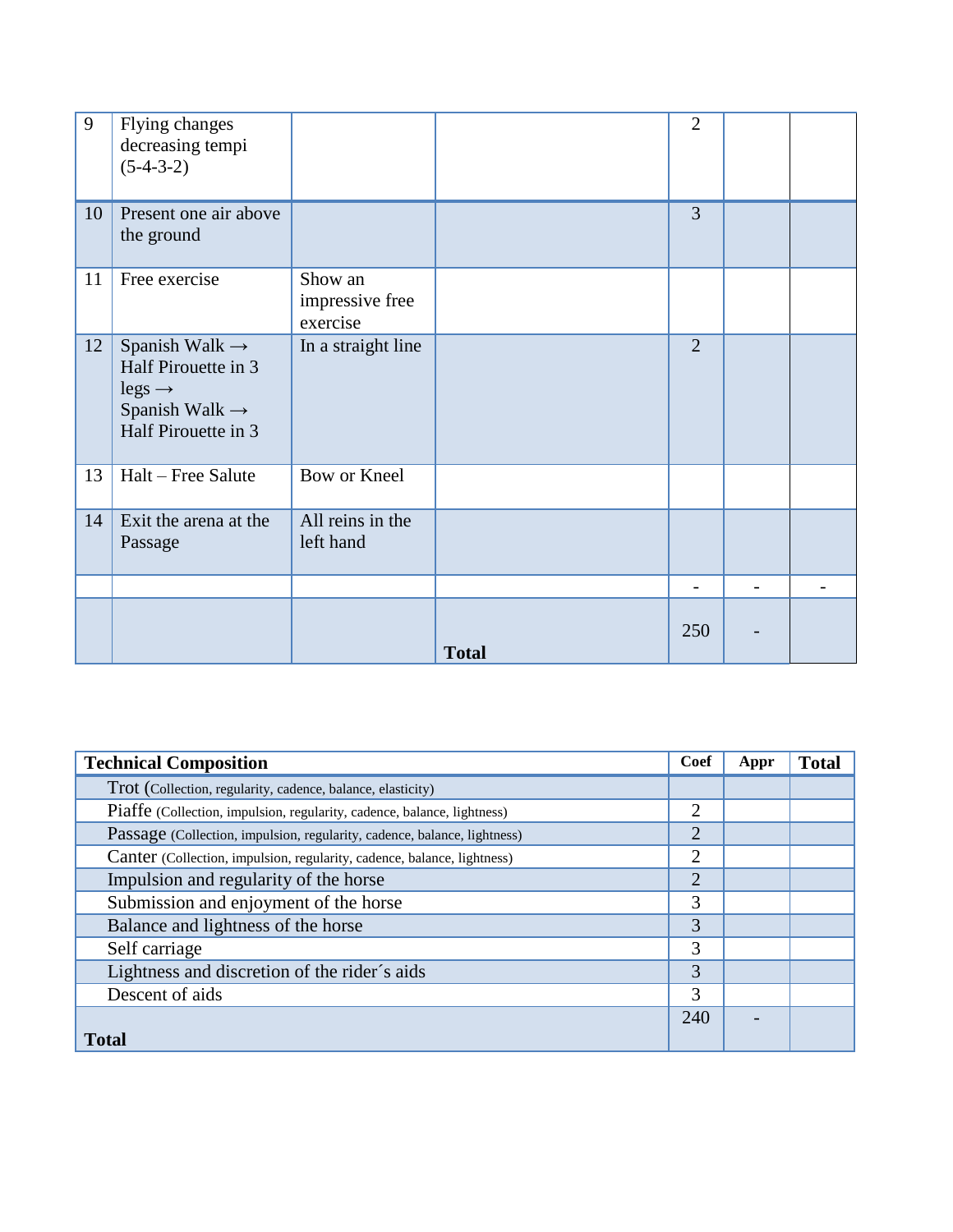| <b>Artistic Presentation</b>                      | Coef | Appr | <b>Total</b> |
|---------------------------------------------------|------|------|--------------|
| Rhythm, selection of the music                    | 3    |      |              |
| Interpretation of the music                       | 3    |      |              |
| Choreography and use of the arena.                | 3    |      |              |
| Degree of difficulty                              | 3    |      |              |
| Harmony and grace between the rider and the horse | 3    |      |              |
|                                                   |      |      |              |
|                                                   | 150  |      |              |
| <b>Total</b>                                      |      |      |              |

| <b>Grand Total</b>           | <b>Total</b> |
|------------------------------|--------------|
| <b>Movements</b>             |              |
| <b>Technical Composition</b> |              |
| <b>Artistic Presentation</b> |              |
| <b>Grand Total</b>           |              |

### To be deducted / Penalty

| First error: $1\%$ from the 100%       |    |  |
|----------------------------------------|----|--|
| to be deducted from the total obtained | 1% |  |
| Second error: 2 % from the 100%        | 2% |  |
| to be deducted from the total obtained |    |  |
| Third error: Disqualification          |    |  |
|                                        |    |  |
|                                        |    |  |

| <b>GRAND TOTAL</b> |  |
|--------------------|--|
|                    |  |
|                    |  |

| <b>Grand Total</b> | $\overline{\mathbf{v}}$    | 100   | $\div$ (max test 1) | a ma |  |
|--------------------|----------------------------|-------|---------------------|------|--|
|                    | $\sim$ $\sim$<br>$\Lambda$ | 1 V V | 640                 | $=$  |  |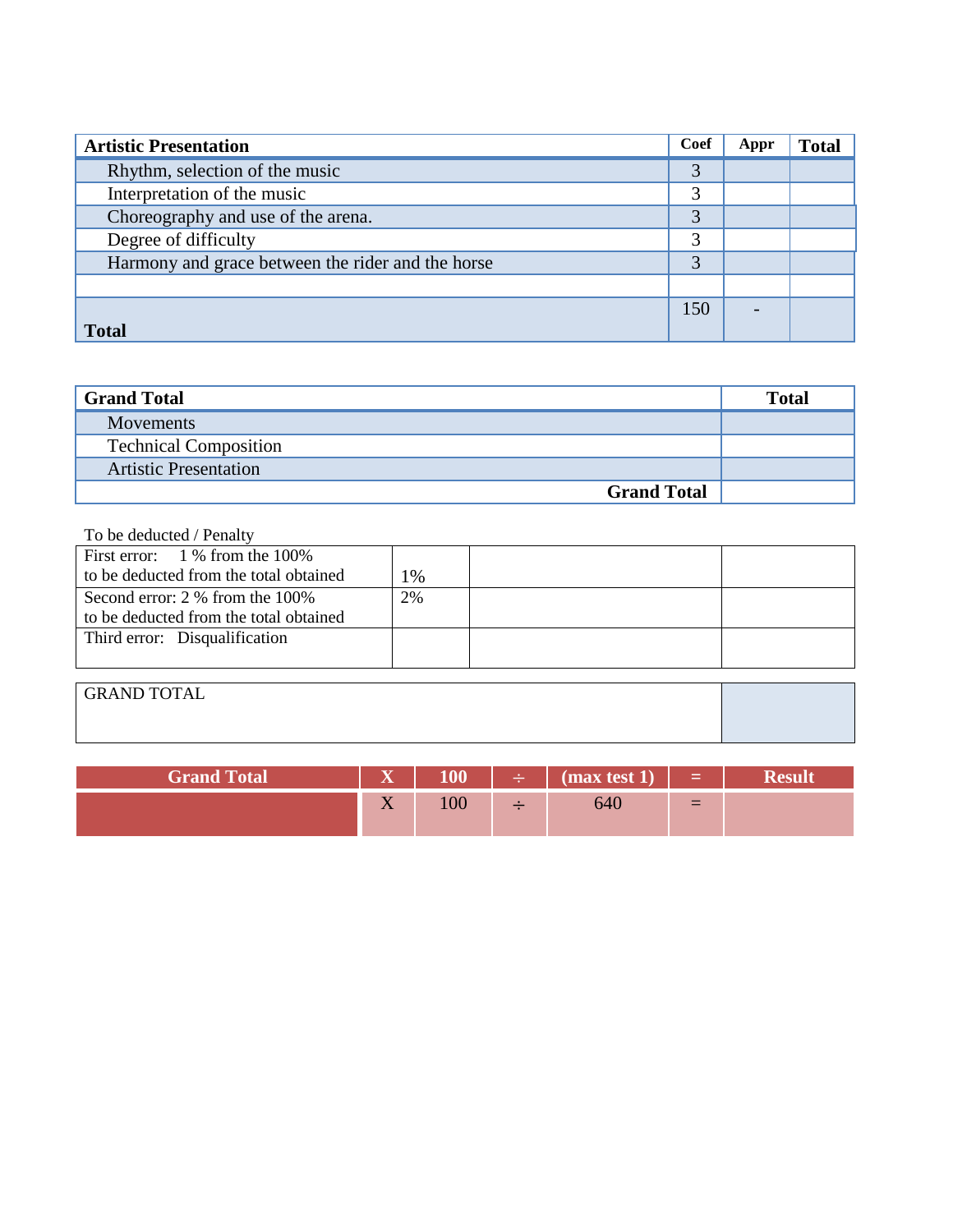# **LIGHTNESS TOURNAMENT Exercises of Test No. 5B Level 5-B**

**Max Time 6min.**

**Participant # Rider: Horse** 

Judge:

|                | <b>Movement</b>                                                        | <b>Requirements</b>                        | <b>Remarks</b> | Coef           | Appr                     | <b>Total</b> |
|----------------|------------------------------------------------------------------------|--------------------------------------------|----------------|----------------|--------------------------|--------------|
| $\mathbf{1}$   | Presentation rider-<br>horse                                           | Attire, tack,<br>cleanliness               |                |                |                          |              |
| $\overline{2}$ | Enter at the Mezair<br>or Terre-à-Terre $\rightarrow$<br>Halt - Salute | Salute - All<br>reins in the left<br>hand. |                | $\overline{3}$ |                          |              |
| $\overline{4}$ | Circle haunches-out<br>in Passage                                      |                                            |                |                |                          |              |
| $\overline{4}$ | Extensions at the<br><b>Trot</b>                                       |                                            |                | $\overline{2}$ |                          |              |
| 5              | Pirouette in Piaffe                                                    |                                            |                | $\overline{3}$ |                          |              |
| 6              | Pirouette in Canter                                                    |                                            |                | $\overline{2}$ |                          |              |
| $\overline{7}$ | Tempi Flying<br>changes                                                | Minimum 6                                  |                | $\overline{2}$ |                          |              |
| 8              | <b>Flying changes</b><br>increasing tempi<br>$(2-3-4-5)$               |                                            |                | $\overline{2}$ |                          |              |
| 9              | Present one air above<br>the ground                                    |                                            |                | $\overline{3}$ |                          |              |
| 10             | Free exercise                                                          | Show an<br>impressive free<br>exercise     |                |                |                          |              |
| 11             | Pirouette in 3 legs                                                    |                                            |                | $\overline{2}$ |                          |              |
| 11             | Spanish Walk                                                           | 15 steps<br>minimum                        |                | $\overline{2}$ |                          |              |
|                | 11 Halt – Free Salute                                                  | Bow or Kneel                               |                |                |                          |              |
| 12             | Exit the arena at the<br>Passage                                       |                                            |                |                |                          |              |
|                |                                                                        |                                            |                | -              | $\overline{\phantom{a}}$ |              |
|                |                                                                        |                                            | <b>Total</b>   | 260            |                          |              |